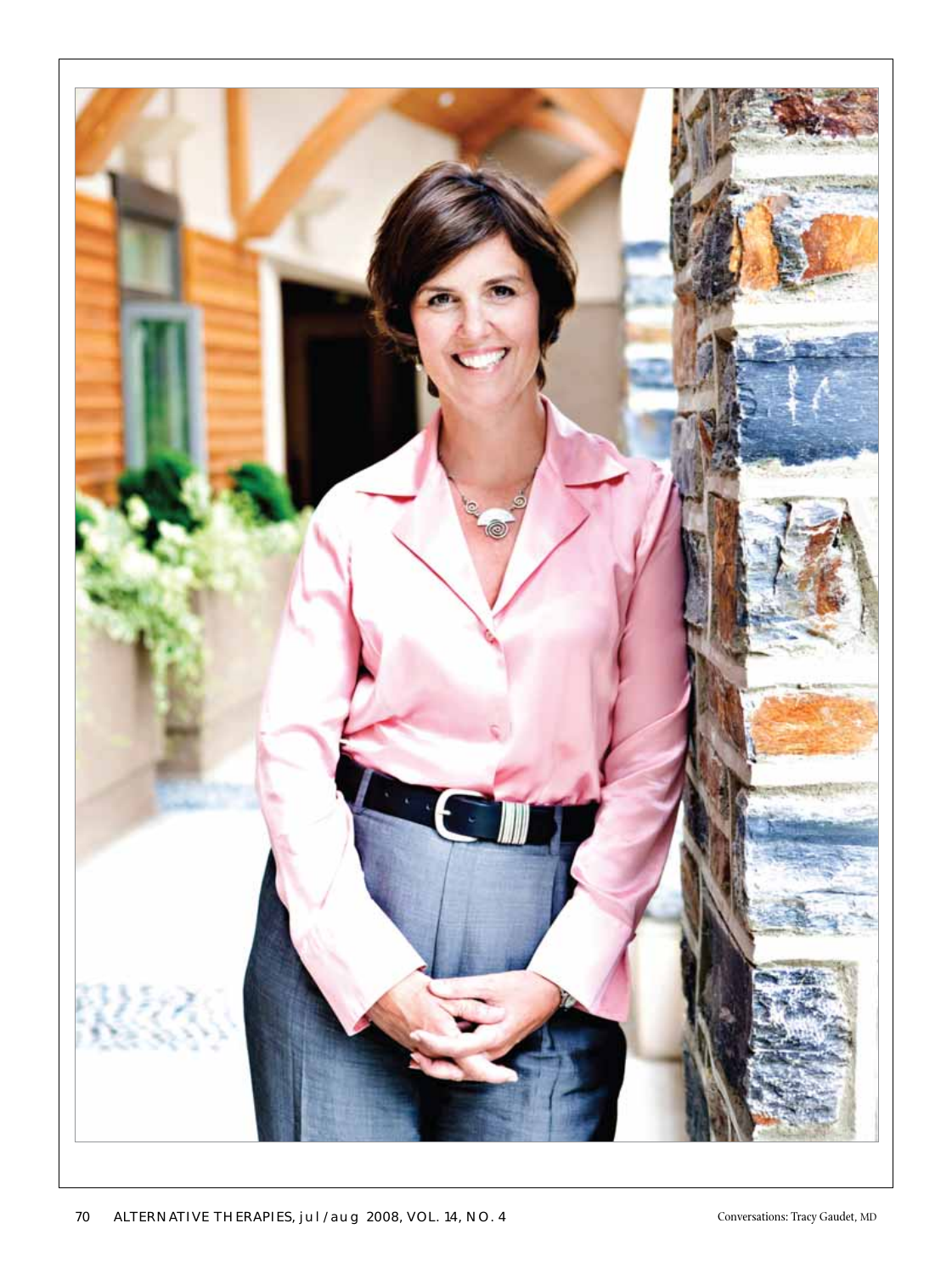## CONVERSATIONS

# TRACY GAUDET, MD: TURNING THE PROMISE OF TRULY INTEGRATIVE MEDICINE INTO REALITY

Interview by Frank Lampe and Suzanne Snyder • Photography by Tamara Lackey Photography

*Tracy Gaudet, MD, is the executive director of Duke Integrative Medicine and assistant professor of obstetrics and gynecology at Duke University Medical Center in Durham, North Carolina. Under her leadership, Duke Integrative Medicine (www.dukeim.org) recently opened a state-of-the-art healthcare facility dedicated to the transformation of medicine through the exploration of new models of whole-person healthcare. Dr Gaudet also made possible Duke Integrative Medicine's pioneering work on the development of Personalized Healthcare Planning, as well as initiatives in research and medical student and resident education.*

*Dr Gaudet joined the faculty at Duke University in November 2000 and assumed the position of director of the Duke Center for Integrative Medicine in April 2001. She has led Duke Integrative Medicine to the forefront of the field, helping to co-found The Consortium of Academic Health Centers for Integrative Medicine and chairing the Membership Committee (2002-2004), as well as serving on the Steering, Executive, Education, and Policy Committees. Dr Gaudet actively leads public discourse with members of both the medical and lay communities, presenting talks on integrative medicine, as well as integrative approaches to menopause and other women's health issues.* 

*Prior to her work at Duke, Dr Gaudet was the founding executive director of Dr Andrew Weil's University of Arizona Program in Integrative Medicine, helping to design the country's first comprehensive curriculum* in this new field and launching a 2-year fellowship.

*Dr Gaudet is the author of* Consciously Female*, a book on integrative medicine and women's health, which was published by Bantam Books in 2004. Her most recent book,* Body, Soul and Baby*, was published by Bantam Books in January 2007. She also writes a regular column for*  Body + Soul *magazine.*

*Dr Gaudet has been recognized as a leader in the field of integrative medicine in* McCall's, Natural Health, Prevention*, and* New Age *magazines, as well as the PBS documentary* The New Medicine, ABC News 20/20, Oprah, Arts and Entertainment*, and* The People's Pharmacy*, and professional journals including* AM News, Unique Opportunities*, and* Alternative Therapies in Health and Medicine*. She has served on the editorial boards of* Clinical Acupuncture and Oriental Medicine, Integrative Medicine Journal, *and* Seminars in Integrative Medicine

*Opposite: Shown here at Duke Integrative Medicine, Dr Gaudet wants*  to see the day when every doctor's office, church, synagogue, and com*munity center has integrative health coaches, and every patient is offered support in addressing his or her whole health—body, mind, spririt, and community.*

*and as a reviewer for* JAMA, Archives of Internal Medicine*, and the*  American Heart Journal.

*Alternative Therapies in Health and Medicine* **(ATHM):** In terms of your background in medicine and, more specifically, integrative medicine, how did you get to where you are now?

**Tracy Gaudet, MD:** You know what? I didn't have any kind of lifechanging experience like some people talk about. I always felt that I wanted to go into some kind of health field. I didn't pursue a premed degree because what I understood about being a doctor didn't seem to align with what I cared about. It seemed too cutthroat, competitive, scientific, reductionistic. And I cared about people.

I wasn't pre-med as an undergrad because I really wanted to work with people. I care about the human experience, and I care about partnering with people on that journey. It didn't seem like medicine, as I understood it, would allow me to do that.

I ultimately decided that I would like to be a part of trying to shift medicine more in that direction and that the best way to do that would be to go through conventional medical training, get my MD degree, and work through the system in that way. That was my motivation from the beginning.

**ATHM:** In what area was your undergraduate degree?

**Dr Gaudet:** Psychology and sociology, which has served me quite well, as you can probably imagine.

**ATHM:** What led you to integrative medicine, as opposed to conventional medicine?

**Dr Gaudet:** I was in my ob/gyn residency at the University of Texas in San Antonio, and somehow, I got a newsletter that described Andrew Weil's vision for a new program in something called Integrative Medicine at the University of Arizona. It had a little box—I can visualize it still—saying, "What is integrative medicine?" And it had bullet points listing things like "whole-person care" and all these other aspects of what I always thought healthcare should be about and that I was passionate about. I read that and said, "Wow. I've never heard this term before, but this is what I care about."

The thing I probably knew the least about was specific complementary approaches to medicine, but the philosophy and the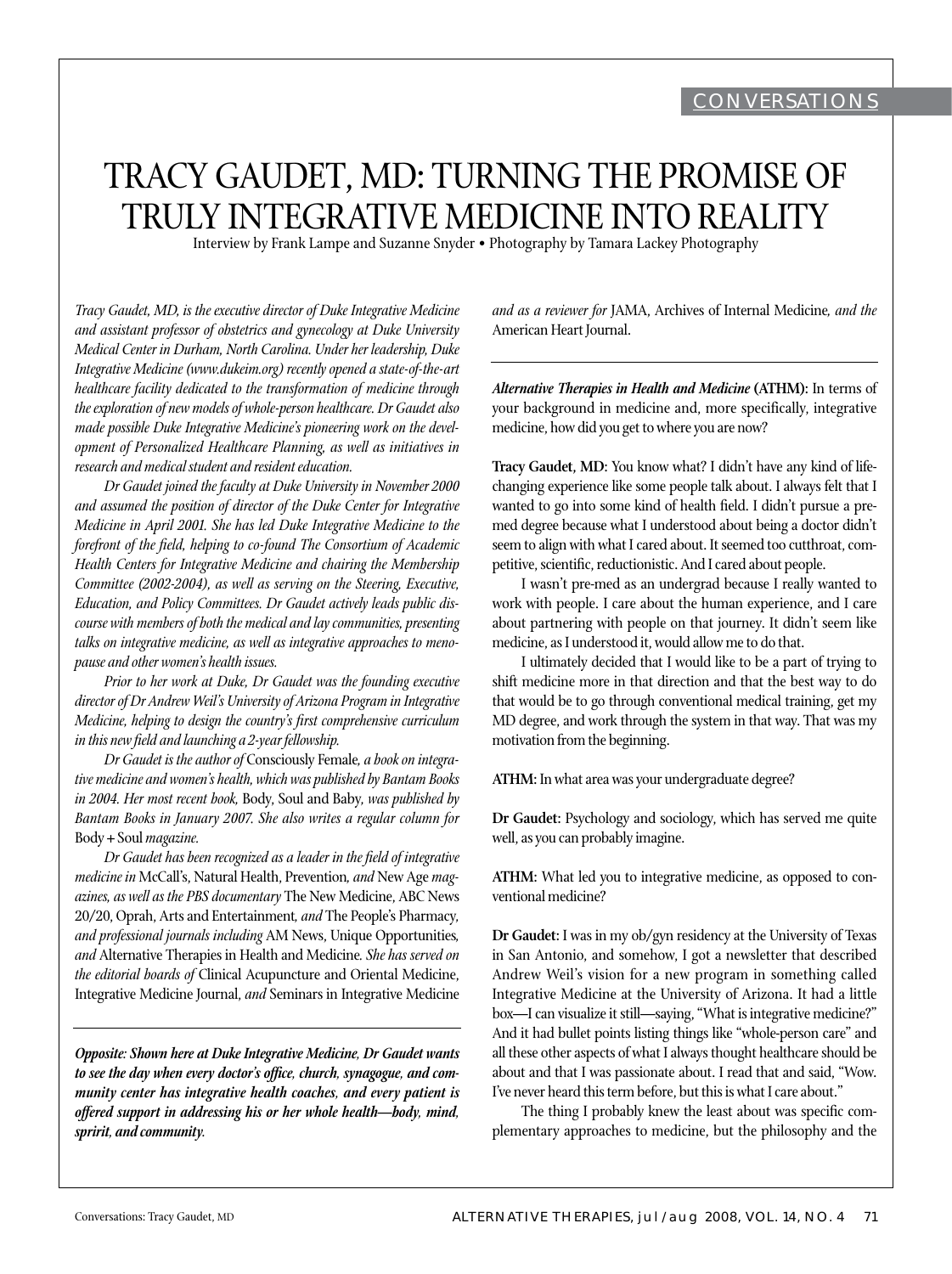orientation and the values all spoke to me. It just felt like, "Ah, somebody else thinks and sees this the way I do."

**ATHM:** How long after you received your degree and became an MD did you go to work with Dr Weil at the University of Arizona?

**Dr Gaudet:** When I saw that newsletter I had not heard of Andy; I hadn't read any of his books. But that particular brochure talked about a fellowship they were planning to start. I was in my third year of residency and I thought, "I might want to do this fellowship. You know, this sounds really interesting." But I also thought, "I don't know this guy. He might be a quack."

I took a week of my vacation in my third year of residency and I went to a retreat that Andy was doing at Feather Pipe Ranch in Montana. My friends thought I was nuts. When you're a resident, every moment of vacation is precious. My friends said, "You're going where? To do what?" But I went to the retreat. We were in the opening circle at the retreat, which was not for medical professionals—most of the people there were real fans of Andy. I started by saying, "I've never read anything you've written, but I heard about this program, and I basically came to check you out." Everybody kind of gasped. Andy was fine with it. He said, "Great, no problem." And I said, "And you can check me out, too.

I quickly learned what an intelligent and grounded guy he is. He's not fanatical; he is a very interesting person. I wanted to do the fellowship and at that time, Andy said, "Well, you're not going to be able to do the fellowship because the fellowship is only for internal medicine and family practice." I was ob/gyn.

The whole thing unfolded with them hiring me to be the first medical director and to help design and build the program. I thought, "Oh, well, that way I don't go through the program, I just help design and create it!" That was the year after I finished my residency, in 1996. I went to Arizona, and 9 months later, we launched the fellowship and the clinic and the curriculum. It was a pretty intense experience.

**ATHM:** Especially for somebody just out of residency.

**Dr Gaudet:** Yes, it was. Initially they did a national search for a medical director. They were looking for someone quite senior, and I think at some point they started to realize that people that entrenched in the current system would be encumbered by that experience. A person who had worked in the system for a long time might recreate what he or she knew with a few different bells and whistles, throw in an herb or an acupuncture needle or something, but wouldn't necessarily be the ideal person to create a whole new paradigm. My inexperience and my very keen awareness that I didn't have all the answers, and my ability to facilitate a process by which we could collaboratively create something innovative, was a strategy that I could bring to the table.

ATHM: Is it true that the University of Arizona program was the first integrative medical center in the US?

**Dr Gaudet:** Yes, it was. It was the first integrative medicine program

[there was a research program in integrative medicine at the University of Maryland] focused on educating providers in this new approach to medicine, primarily physicians. How do we teach this and create a new way of practicing? For me the intriguing part of this, then and now, is less about the content, because teaching physicians about botanicals is pretty straightforward. That's important, but it doesn't really shift the way we practice medicine.

The deeper question that was much more interesting is, how do we really shift the culture of medicine from this quite patriarchal, expert-driven model where the doctor is on a pedestal and it's his or her job to know all the answers to a model where we understand and are comfortable with the fact that we don't know all of the answers? And yet, we're not taught to understand that and sit with it. We're not taught to look at our own suffering and sit with that. I feel strongly that if we don't do these things as healthcare providers in our own lives, then of course we're not going to be comfortable sitting with patients when they're suffering—or sitting with patients when we don't have the answer.

So I was very interested in designing a curriculum and an experience that helped re-educate physicians in that paradigm. It was a really exciting thing to be able to do.

**ATHM:** How did your journey from the University of Arizona to Duke come about?

**Dr Gaudet:** In Arizona, we agreed that integrative medicine shouldn't be a sub-specialty, and yet, we couldn't march into medical schools and say, "You need to be teaching a different way" because we hadn't yet defined what that way was.

We needed a process by which to define and understand in what areas physicians need to be educated. We needed to determine the critical experiences or knowledge bases or skill sets, as well as what is not critical. We needed a place to learn how to do that. We chose to do the 2-year on-site fellowship in a very traditional fellowship model as a way to learn what should be mainstream medical education. I call it a living laboratory. We recruited people who wanted to be leaders nationally and start programs.

Part of my job was to help cultivate positions for the fellows as they were graduating. I was a Duke undergraduate and I was a Duke medical student, and I always had a great deal of respect for Duke as an innovative and entrepreneurial academic center. So I met with the chancellor and said, "You guys need to hire one of these fellows and here's why." And he said, "Well, we're really interested in this, and we want to do it in a big way. And we'd really rather hire you." That was unexpected and at the same time it felt like a very good move for me personally and professionally. Coming to Duke was, in a lot of ways, like coming home.

**ATHM:** You got to develop a program from scratch all over again.

**Dr Gaudet:** Start-ups are so hard. When I was in Arizona, it was so intense and incredibly rewarding; I learned so much but it was so exhausting. I thought, "I'm never doing a start-up again." Then I got back to Duke and I joined some people who were already doing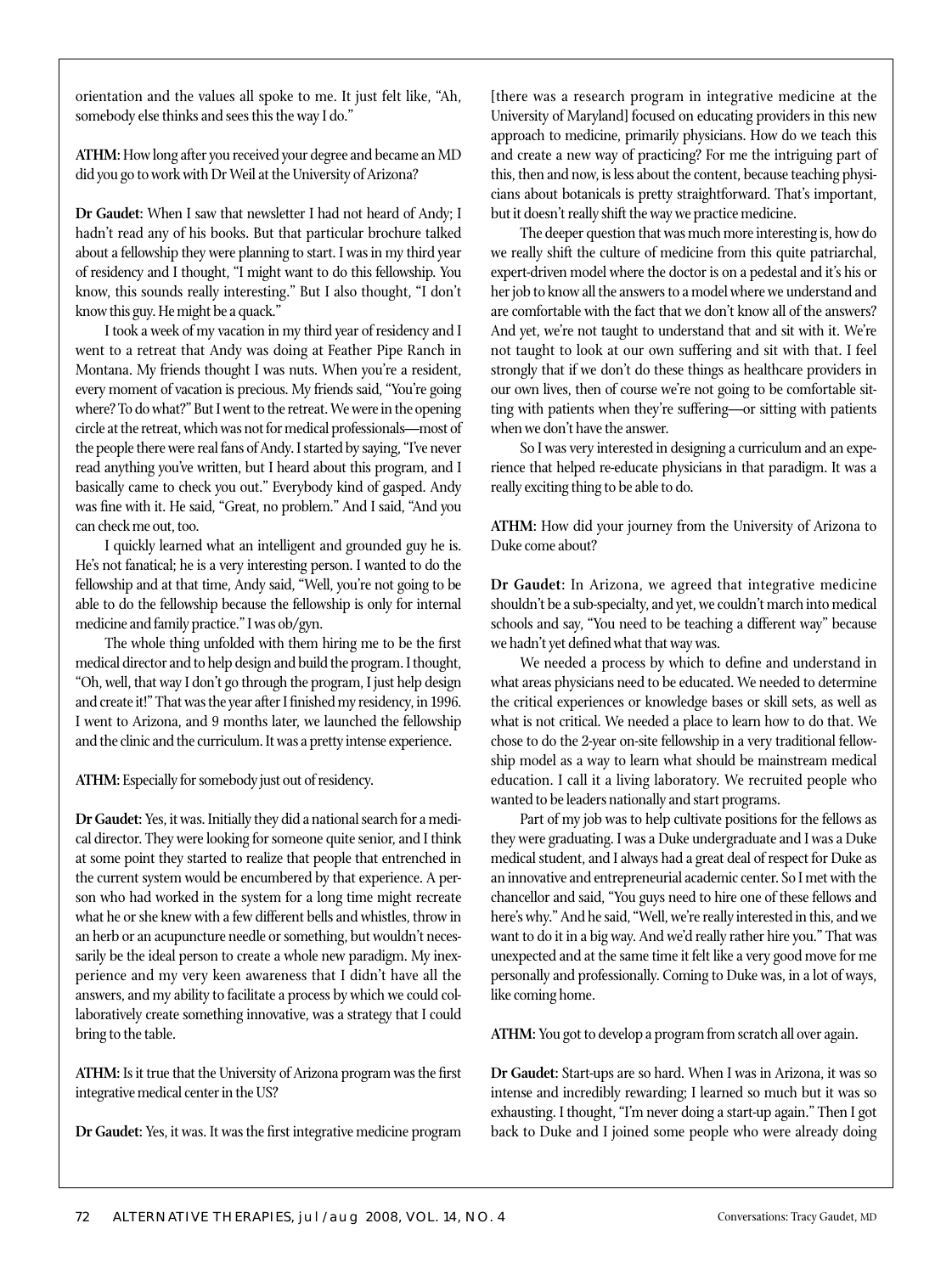integrative medicine, but to launch it in a bigger way, it was a startup with a focus more on what is the clinical model. What does this really look like, as well as the education and the research?

Before I left the University of Arizona, we launched the associate fellowship, which was for physicians and nurse practitioners who are currently in practice and who don't want to come to Arizona for a 2-year intensive program, but want to learn how to practice integrative medicine. It is a 2-year program, primarily online, and it is still a very vital part of the program.

At Duke we're in a place where we can design the practice just the way we want it. We think, "What could it be if we waved a magic wand? What might it look like?" We say we want healthcare to follow certain values and be health-oriented and proactive, not reactive, etcetera, but what does that really mean? How does that look? And does it work?

Those are some of the key questions we're focusing on here. Due to the amazing vision of a philanthropist named Christy Mack, we had the opportunity to build, from the ground up, a facility that was built with those values in mind. We have a 27-thousand-squarefoot building and only 5 physician exam rooms because it's not a physician-centric model. It is focused on teaching new skills and learning and education and a lot of other approaches. The concept here is to let this be a living laboratory where we're creating new models and testing them, and we must focus on translating that across the system.

We don't want medical education for integrative medicine to be a sub-specialty at the fellowship level, and we don't want everyone to have to go to Duke Integrative Medicine, necessarily. We want to see all of medicine shift in that way. We have this nidus, this catalyst for change, because to be able to model it and demonstrate it and see it and feel it and experience it is a powerful change agent. The real work then is, how do we translate it?

**ATHM:** You have addressed the difference between the educational focus at the University of Arizona and the clinical and education focus that you have instituted at Duke. Where does research fit into that?

**Dr Gaudet:** Our vision and mission is to be a catalyst in the transformation of healthcare. So our research is aligned with that.

In other words, we're not researching the effectiveness of botanicals for a specific condition or acupuncture for a certain symptom. That's important research, but it's not aligned with our core work. Our core work is, "Can we create new models of care that help transform people's lives?" We've done randomized, controlled trials on folks at risk for heart disease doing personalized health plans, and then working with health coaches to change their life patterns and their risk for heart attack and stroke over the next 10 years.

We're looking at the effectiveness of using mindfulness, which is at the core of our health model, as it relates to eating disorders and the relationship with food and our health. Our research is designed to find out whether these models are working.

**ATHM:** Are you generating research that's going out into the academic world?

**Dr Gaudet:** We're getting there. We didn't have any research program at all at the beginning, so it's grown pretty substantially over the last 3 years, which is great. We've gotten some funding for infrastructure. We're also a part of and the coordinating site for the Bravewell Practice-Based Research Network called BraveNet. That is another strategy that looks at how integrative medicine is being practiced across different clinical sites, in the real world, and gathers data about what's working and what's not.

**ATHM:** Where is the intersection between Duke Integrative Medicine and Duke University's Center for Living?

**Dr Gaudet:** Center for Living is actually both the administrative and the physical campus that Duke Integrative Medicine is a part of, and our sister programs include Duke Diet and Fitness, which is a residential weight-loss center, and a couple of other programs that share the common themes of highly personalized whole-person approaches to healthcare. Duke Integrative Medicine is, structurally, a center. We report to a vice chancellor, who reports to the chancellor of the health system. We don't sit within a department. I am appointed in the department of ob/gyn, and the other faculty members are appointed in their individual departments, but the center is interdepartmental. If you notice, however, we don't use "Center" as a part of our name. This was consistent with our donor, Christy Mack, who believes, as we do, that Duke Integrative Medicine is a philosophy of care that has no physical bounds, as "Center" implies.

**ATHM:** On the website for Duke Integrative Medicine (www.dukeintegrativemedicine.org), in a section that explains the concept of integrative medicine, the phrase *evidence-based* is used over and over again. And yet evidence-based research seems to be what's lacking most in this field, at least according to those in conventional medicine. One of your personal research interests is to establish a research base for both efficacy and cost savings, which is the Holy Grail of integrative medicine. Would you comment on the status of your work as it relates to this area?

**Dr Gaudet:** Even the conventional medicine that's being practiced is largely not evidence-based. As much as we want it to be and we would like it to be, we simply don't have evidence for everything we do in mainstream medicine or in integrative medicine.

The point that Duke Integrative Medicine is trying to make in its marketing materials is that it is more medically based; we definitely focus on helping patients. In other words, what we're saying is that we partner with patients to work through the quandary of the lack of evidence. Where we do have evidence, we make sure it is on the table, and where we don't, we're using our best medical judgment, cultural experience, and patient values and beliefs to make the best decisions that we can make.

But that's different than saying that it's evidence-based. And I think we have to be honest about that.

Part of integrative medicine is the acknowledgement that evidence, in the conventional use of the word, will get us only so far. This gets into the art of medicine versus the science of medicine.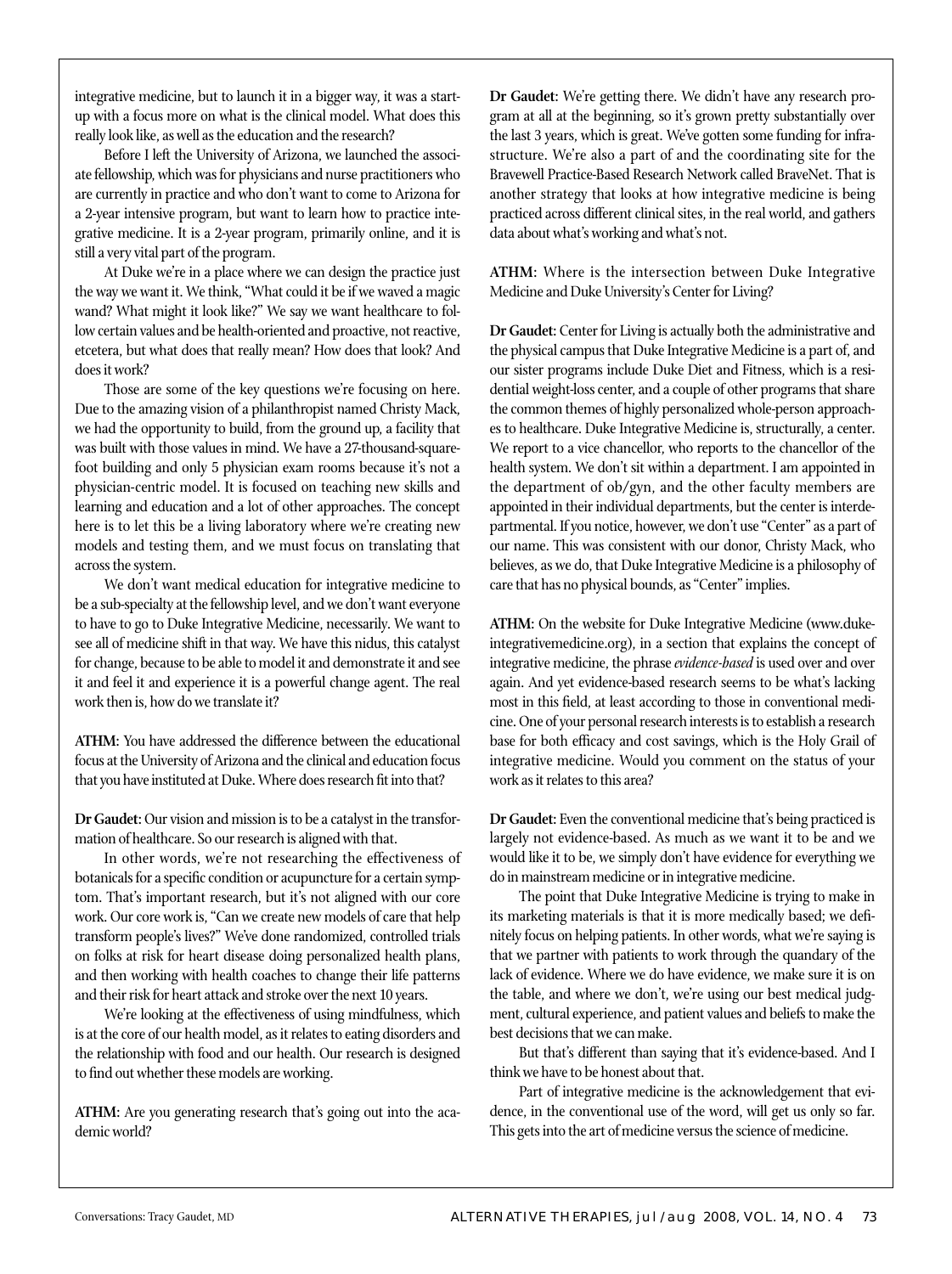For me, a lot of the decision making is based on the efficacy and cost savings of an integrative approach, some of which may not be purely evidence-based. We may be recommending strategies that we believe to be helpful and that we believe to be not harmful, yet can we say, "Here are all the randomized control trials to support this recommendation"? Probably not.

**ATHM:** There is a clear inclusion of mind-body medicine in a lot of the work at Duke Integrative Medicine. How did those programs develop? And was there any specific source of inspiration for you?

**Dr Gaudet:** It is probably, to at least some degree, a reflection of my background in psychology and sociology. Before I went to medical school, I worked in the medical psychology department at Bowman Gray, and so I've always believed that one of the lowest-hanging fruits that we underutilize when it comes to health and management of illness is the mind-body approach.

If we could use the connection proactively and skillfully, I think many things are possible. There is evidence to that end. In conventional medicine, we're not taught that, and we certainly don't typically incorporate it. When I came to Duke, there was already a strong health psychology group, and that evolved quite naturally. It's very



*"Where we do have evidence, we make sure it is on the table, and where we don't, we're using our best medical judgment, cultural experience, and patient values and beliefs to make the best decisions that we can make.*

much at the core of what we do and I can't imagine practicing integrative medicine without it.

**ATHM:** Mindfulness appears to be an important component of the "Wheel of Health" that is also featured on the Duke Integrative Medicine website (www.dukeintegrativemedicine.org/services/ planning.aspx). Might you discuss its development and its importance to the program?

Dr Gaudet: Yes, we developed that. For the first couple of years I was here, it seemed all we did was evolve it. There are many, many ways to cut up the pie and name the pieces, but it was a practice to help us get clearer about what we're doing. What do we think is important to address, and how do we name it?

For the first many years we worked on it, we all thought, "Oh, no. Not the Wheel." My team would cringe because we would have multihour philosophical discussions about what the Wheel should look like. I think there's tremendous power in words, specifically when you're launching new ideas or trying to promote new ideas or catalyze change. We have to be careful about what we say. The distinctions that we make define the field, and the distinctions that we don't make define the field. So we have spent a lot of time looking at that, and hav-



*"Particularly in this culture, we are so disconnected from the state of our health, the state of our bodies, the state of our minds, the state of the whole thing, that we have no hope of being proactive and health-oriented because we are not listening to the messages our own bodies are trying to send us."*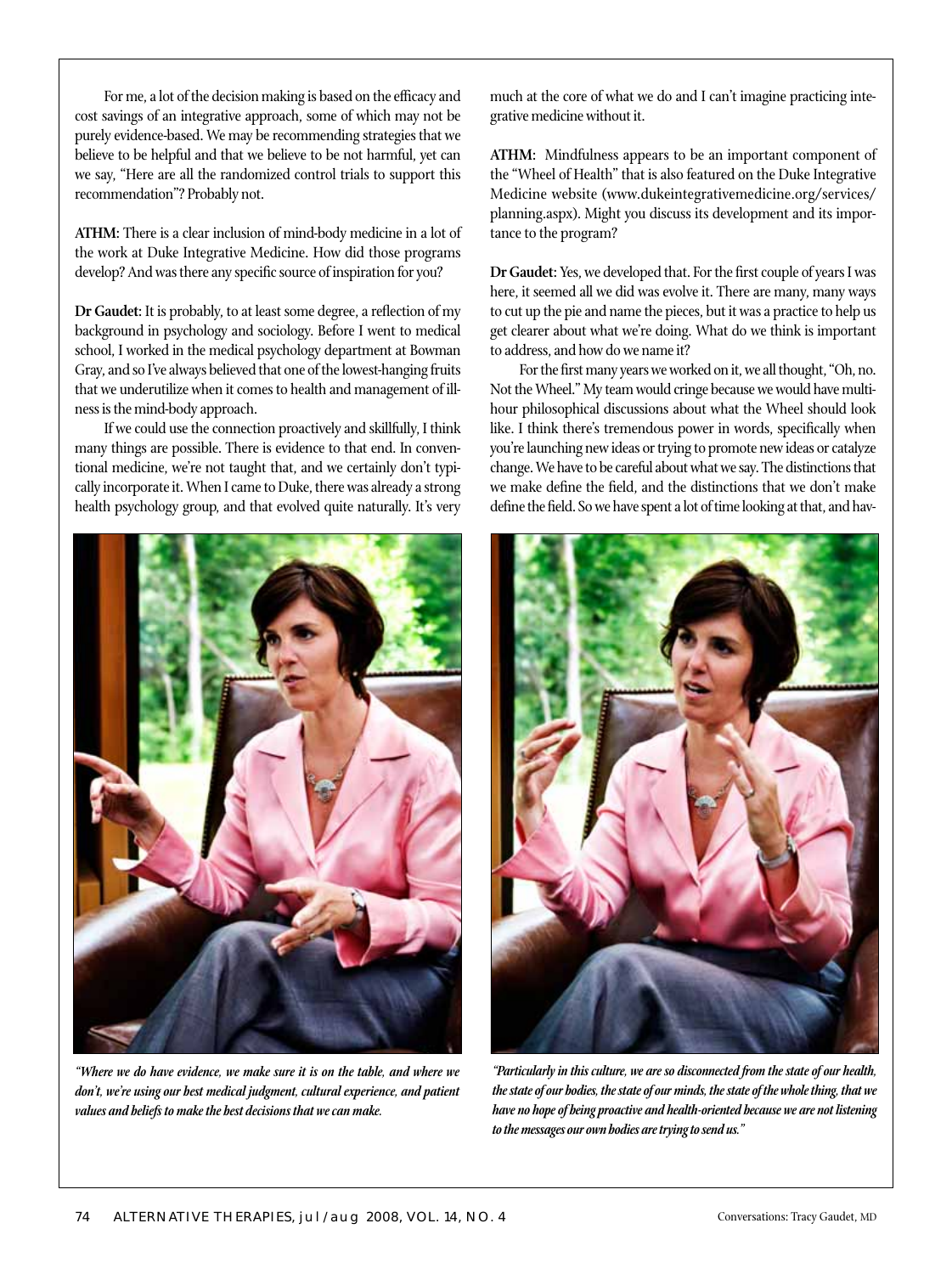ing "mindfulness" at the center of the Wheel was a big discussion.

If the model is about being proactive about our health and wellbeing, we have to start by first being aware of the state of our health, body, and soul. I often use the label *soul* simply to mean all of the nonphysical: the mental, the emotional, the spiritual. Particularly in this culture, we are so disconnected from the state of our health, the state of our bodies, the state of our minds, the state of the whole thing, that we have no hope of being proactive and health-oriented because we are not listening to the messages our own bodies are trying to send us.

I always tell my patients, "Your body and your soul talk to you all the time, but they start with whispers and, if you're not listening to the whispers, your body will eventually scream. You will eventually go into something that you can no longer ignore. But how much better is it to train yourself to actually tune in to the present state and allow yourself the chance to respond to that?" We decided that that is a core element of a truly health-promoting model.

It applies to every aspect of living. It applies to being conscious of your relationship with food and why you eat and when you eat and how you eat. It applies to being conscious and aware of your relationship with exercise, the quality of your relationships, and the level of your stress. Teaching that skill set, to first be conscious and aware, and then make choices and decisions,



*"One of the aspects that's unique about our model is that once someone has goals and a plan and they know where they want to go, we don't just turn them loose, because most of the time that doesn't work. It's not sustainable. A core piece of the model is determining how we can truly support behavior change. "*

allows you to really be proactive and health-oriented.

**ATHM:** Can you explain how you use the Wheel in clinical practice?

**Dr Gaudet:** The Wheel is kind of a comprehensive snapshot. It allows us to start where people want and need to start. It allows us to be very individualized. Let's say "John" is a smoker and he has a lot of stress in his life and he doesn't work out. Medically, we might say, "Number one, stop smoking." Well, if he's not ready to do that, we're going to acknowledge that, but he may say, "I want to focus on stress." We can teach the skills of mindfulness and making healthy choices, and the way that process works is by starting where the patient feels ready to start, building new skills, and creating momentum. What ends up happening, over and over and over again, is people start to build momentum. They start to feel better, they start to have confidence in themselves, they trust the health relationship they have with you, and then they're ready to take on more—and more and more. We ask people to start by doing a self-assessment of where they're in balance, where they're out of balance and where they want to focus their attention.

ATHM: Is there any part of this approach that resonates specifically with the staff?

**Dr Gaudet:** The concept of mindfulness, as it relates to nutrition and all the other different aspects, is new to most people and even most healthcare providers. When people understand the concept of mindfulness, it makes sense. People say, "I get that I'm disconnected from myself and I'm plugged into so many other things and so many other places and so many other people that I'm not even paying attention. And how can I be healthy if I'm not paying attention?"

#### **ATHM:** Where do you see most patients getting stuck?

**Dr Gaudet:** It's very interesting. It's so individualized. I don't know that I can say where most people get stuck. Everyone has their own strengths and their own weak spots. I always tell people, when a system is stressed, part of it is genetics; part of it is habits. I'm likely to break in one way; you might be likely to break in a different way.

In general, I think it can be overwhelming for patients to look at the model and see how much of it is self-care. The inner circle that includes exercise and nutrition ultimately is self-care. People can feel concerned or anxious or frustrated that so much ultimately depends on them. It is why we have created so much of our model to support people in behavior change.

One of the core distinctions for us is understanding that we can help people create a really personalized, holistic, balanced health plan, and that's wonderful—and the plan can still sit on a shelf. Just like when you go to the doctor for your annual exam and he or she says, "Exercise more and lose weight and I'll see you in a year." It doesn't help very much.

One of the aspects that's unique about our model is that once someone has goals and a plan and they know where they want to go, we don't just turn them loose, because most of the time that doesn't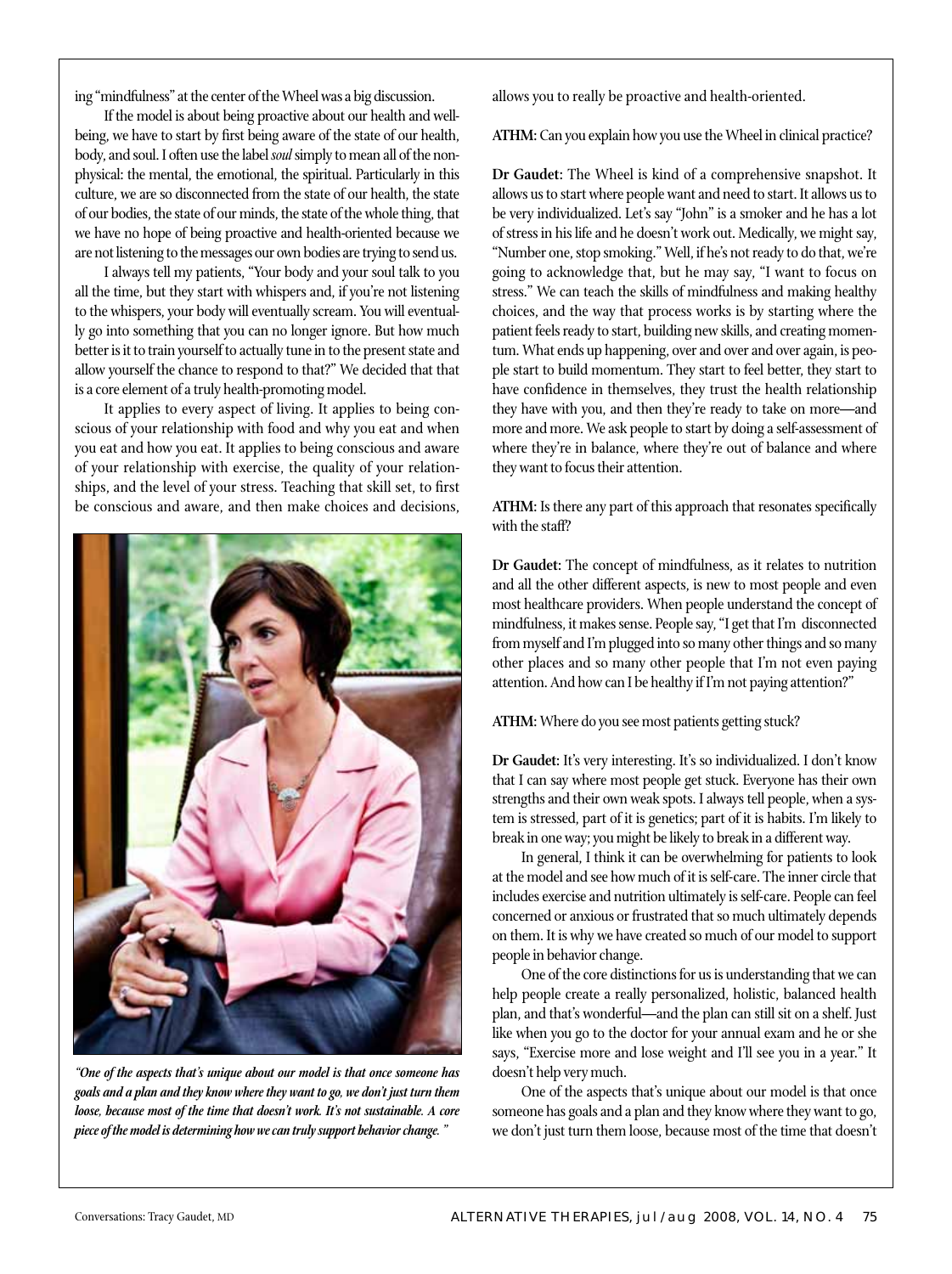work. It's not sustainable. A core piece of the model is determining how we can truly support behavior change. It's why we have programs that last many days because, ideally, we'd rather have someone here for many days go deeper, do deeper work, and begin to lay the foundation for new patterns. And when they go home, we support this with health coaching.

We're really excited about that. There's no one in the current healthcare system whose job it is or who has the skill set to partner with people to make the changes they want to make or that their doctor recommends they make. If you think about it, it's kind of crazy. This summer we're launching the first professional training in integrative health coaching.

The coaches are trained to partner with people to make the behaviors real and practical. They help them overcome obstacles. They hold them accountable. It's a wonderful model. It could be a while until we transform all of medical education. If the whole thing is dependent upon restructuring the current clinical healthcare model, we've got a long way to go. But I can see the day that we have integrative health coaches trained in this kind of a model in every clinic across the country.

Maybe in communities where the physician still has only 10 minutes to spend with you and he says, "Exercise more, lose weight," but instead of saying, "See you in a year," he says, "Why don't you see the health coach?" You might become part of a group health-coach program or a telephonic group—there are a lot of ways that can work. I think it's a way we can create access to these approaches and to these models that doesn't mean that everyone has to find a Duke Integrative Medicine or another one of these programs.

You can train nurses and nutritionists in integrative health coaching. You can train people who are already plugged into the system but don't have this framework and skill set and get it out to people in that way. I'm so excited about the potential.

**ATHM:** You're creating an entirely new career path for healthcare providers. Society is inundated with coaches for so many areas of life, and the coaching profession is clearly growing. A health coach makes a lot of sense.

**Dr Gaudet:** Doesn't it? You're right, there's so much out there using the label of coaching, and it's happening in health coaching, too. Someone needs to start defining this field and setting standards because it's going to get bastardized really quickly. In fact, it already kind of is. People say, "We do coaching." But they don't really. They give somebody a call and check in, but they haven't been trained in this skill set and this new model. We're piloting the first professional training this summer, and our goal is to create a whole new career path. We're excited about that. We can see a day where it would be covered by insurance, and it would help so much with the access issue.

**ATHM:** It seems it would also help with the issue of a lack of compliance with patients following their doctor's orders.

**Dr Gaudet:** Absolutely. We have secured funding through GlaxoSmithKline to examine this exact thing. It's a pharmaceutical

company, so members of its staff wondered if health coaching could help people with medication compliance. We said, "If you let us develop an integrative coaching model so we're not just focused simply on the drug part, we're working on their whole lives, we'll take it on." The company agreed and funded us, with a focus on diabetic patients. Endocrinologists are e-mailing us and calling us, saying, "I don't know what you're doing with these patients, but I've had them for decades and suddenly their lives are changing." It's really exciting. We're hopeful that it can have a big impact.

**ATHM:** You mentioned earlier that there are only 5 exam rooms in your 27-thousand-square-foot facility. What else are you doing there?

**Dr Gaudet:** We designed it to be an experiential place. We want it to be a place where people walk in and they feel their shoulders drop. As opposed to when you walk into a hospital and every part of your sensory being wants to turn around and run out. We want the experience to be quite personal, and we've tried to make lots of invitations for people to try something new.

For example, in the café we have a great executive chef who works with the nutritionist. We offer cooking classes so we can teach people to prepare healthy meals in their real lives. We have a silent table in the café with a written guide that teaches people how to experience silence and mindfulness as it relates to food and their relationship with food. We have meditation spaces. We have classes every day in tai chi and qi gong, as well as classes on meditation, nutrition, and exercise.

We basically go around the Wheel of Health and talk about different aspects of it. We have places for self-care: a sauna, a steam room, and a hot tub. There is a team of therapists, health coaches, health psychologists, and acupuncturists. The physician will often help guide the overall plan for patients, but then the patients take it on themselves with the rest of the team, mostly working with a health coach.

The part of the vision that has not yet been built is to have residences on site. We have a 26-acre wooded campus. We're on the edge of the woods, and we have the property to build little cottages. Now when people come for multiple days—we call them health immersion experiences—they stay at a hotel, which is not ideal. Ideally, you want people to be in full retreat mode. We hope to be building the residences pretty soon.

**ATHM:** What is the revenue model for Duke Integrative Medicine? It sounds like a number of the programs would not be covered by traditional insurance.

**Dr Gaudet:** It's something we struggle with because, obviously, the vision is to have this be accessible to everyone. That's why we're looking at these strategies to translate it. We've come to realize that if we want to be a place where we're truly being innovative and our thinking is, "What could this be?" then we cannot be confined by what insurance will cover. Because the second we are confined, we're not being innovative. By definition, we're boxed in.

We're creating signature programs, such as the 3-day health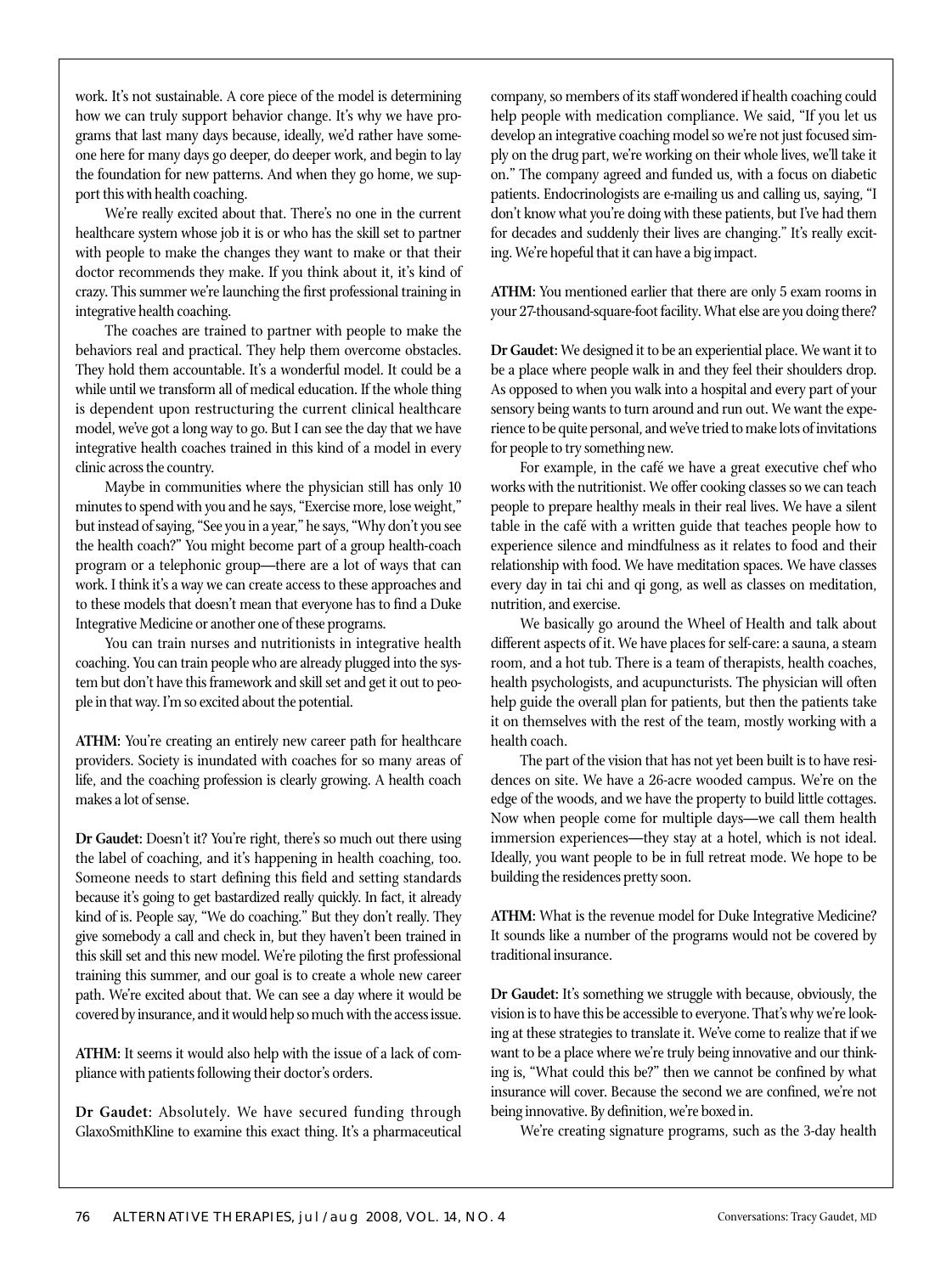immersion, the health coaching, and the membership model. People will pay out of pocket and then they get a bill to submit for reimbursement. Some parts are reimbursed and others aren't. The more medical services—health psychology, the physician, and sometimes the nutritionist—typically get reimbursed. The more educational or "alternative" services are typically not going to be covered. Unfortunately, the educational part doesn't get covered; the skill building doesn't get covered; the self-care doesn't get covered. Part of our goal is to show the effectiveness of these programs, so hopefully, along with other centers around the country, we can work to shift the reimbursement model.

#### ATHM: Is Duke Integrative Medicine in the black financially?

Dr Gaudet: Oh, no, no, no. We're not even close to profitability. We've just hit our year mark for being open. We definitely expected to lose big amounts of money this year. And we are. The good news is we're hitting the pro forma. We're optimistic that we will break even by year 3. It's a new model, so we're doing the best projections we can, but it remains to be seen whether we can maintain our budgets. The innovative models are more expensive because they're quite therapeutically intensive. Like everybody else that's doing this work, we're learning every day; that's for sure.

ATHM: In the time you've been in this field, how have you seen integrative medicine evolve?

**Dr Gaudet:** When I started at Arizona, as conventional medicine began to pay attention to this field, one of the big concerns among the folks who had been doing this work for a long time was, "Oh, great. We're going to be co-opted. We're going to be reduced like everything else that conventional Western medicine does." I'll tell you a story that is interesting and very illustrative of this.

I remember meeting with the department chair of medicine when I got to Arizona. At the University of Arizona, we were set up as a section within internal medicine, like gastroenterology or cardiology. The assumption was that in 2 years, we would teach these physicians how to do acupuncture, how to do osteopathic manipulation, how to do botany. It was 100% physician-centric: "Well, I'm a doctor. Just show me where the acupuncture point is; I can put a needle in someone."

The concern of being co-opted was a legitimate concern of people who, for example, practice Chinese medicine. It's a complete system that takes decades to become skilled at. It was frightening for them to see conventional medicine turning their attention to these areas. I get that, especially now. At the beginning, I was pretty naive, but there was a lot of concern on both sides. Everybody was afraid of everybody else.

I remember Andy Weil showing me a cartoon from the *The Wall Street Journal* back then. It had 2 doctors walking out of a presumably hospital-type building. One says to the other, "I'll tell you what I'm afraid of. I'm afraid *we're becoming the alternative.*" There was that sense of, "Is it them or is it us? Who's going to win?" The concept of being integrative or complementary or whatever word you want to use was really a stretch then.

There was a fear that integrative medicine was going to be dominated and co-opted by biomedical Western medicine practitioners, who seemed to think all that people want is an herb instead of a pharmaceutical or an acupuncture needle instead of a scalpel. That's not what people want. That's not what the surveys have shown. People want a different paradigm and a different philosophy of care. They're finding it with these approaches more than they're finding it in mainstream Western medicine, for obvious reasons.

We could have missed the entire mark if all we did was add integrative medicine tools to the existing system. For me, the biggest advance and the most reassuring thing is that adding tools to the existing system is not the conversation that we are in. By and large, the conversation is one of "How do we shift the system and the approach to be more about health?" That's really big because we could have gone down the wrong path and we would have missed the whole opportunity.

#### **ATHM:** That's a scary thought.

**Dr Gaudet:** Yes, and it was a real possibility. I was at the University of Arizona 9 months before we launched the program. I thought, "If the assumption is that these doctors have to go through all this training, I'd better go through the training first and see how this is going to work." So I signed up for the Joe Helms acupuncture course at UCLA and osteopathic training at Michigan. It took a millisecond to step into those worlds and realize that our plan was insane. It was completely the wrong approach. But the existing system is physiciancentric enough that you could see it happening. I'm happy it's not. I guess that's the bottom line.

**ATHM:** Please tell us how you became a founding member of the Consortium of Academic Health Centers for Integrative Medicine.

**Dr Gaudet:** My dean at the University of Arizona was Jim Dalen [*Editor's note: Dr Dalen is an associate editor of* ATHM]. Before he came to Arizona to be dean, he was department chair of medicine at the University of Massachusetts. He was wandering around the halls there and saw a poster for a study about meditation and pain and thought, "What is this? I don't know anything about this." He tracked down Jon Kabat-Zinn, who was in the basement of the School of Nursing, learned what he was doing and became intrigued. This is one of the critical factors that will lead to the success of integrative medicine: people such as Jim Dalen and Ralph Snyderman (the former chancellor for Health Affairs, president and CEO of Duke University Health System)—visionary leaders who say, "I don't know what you're doing, but it's interesting and intriguing, and I'm giving you a chance." That's what Jim Dalen did with Jon. He moved him into the Department of Medicine.

Jon Kabat-Zinn had the idea for the Consortium. He called me and said, "I was just out visiting Ralph (Snyderman), and you have Jim Dalen with you at the University of Arizona. These deans and chancellors are putting their necks on the line to give us a chance to do this work, and they have no support. What if we created some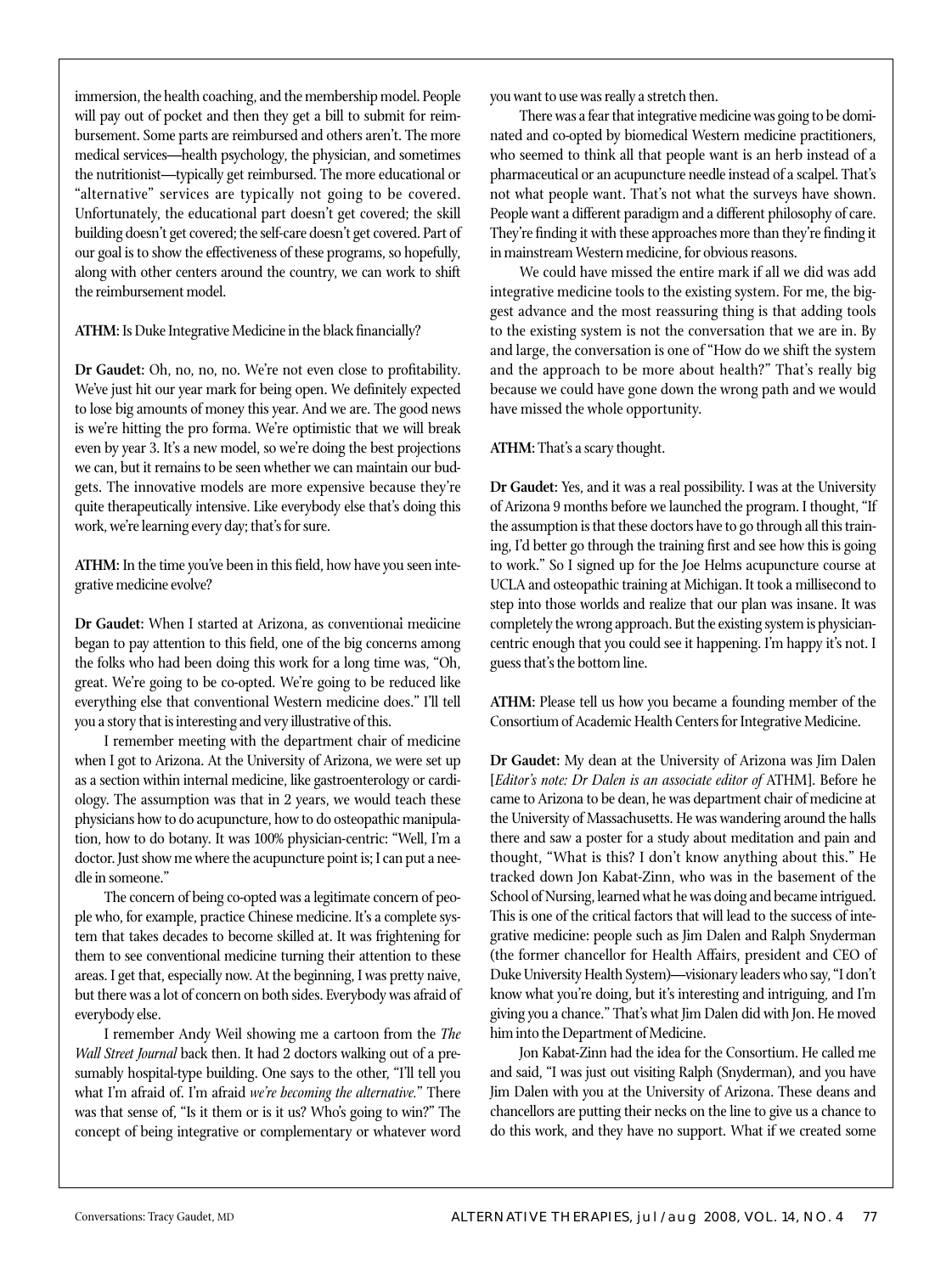way to bring them together?"

He said, "Let's bring the deans and chancellors together, let's educate them about integrative medicine. Let's give them a chance to experience this." I said, "That is a phenomenal idea, Jon." And he said, "I don't have the time to do it." So I said, "Well, this is a change agent kind of thing. I'm all about changing things. And this is a great idea. I'll help make this happen." We had the first meeting in 1999 up at the Fetzer Institute in Kalamazoo, Michigan. We had 8 institutions in attendance, and the deans and the chancellors came to represent them. It was a phenomenal experience. Now there are 41 academic health centers that are members. And we have a pretty high bar for membership. You can't just join. You have to apply for membership; you have to meet criteria. One of the criteria we set, which I think was pretty wise, was that the application needed to be initiated by the dean or the chancellor of the health system. We wanted to use it as an opportunity for programs that may not be on the radar screen of their deans and chancellors to get on the radar screen.

I think the growth of that organization is a little bit of evidence of where the field is going, certainly within academics. Another change I've noticed since I've been in this field is that I used to have to start conversations by making the case for why we should be talking about this. I never have to do that anymore. The culture has shifted enough in medicine that nobody is resisting the fact that we need to have a conversation about integrative approaches, alternative therapies, health-oriented medicine. Now there is enough awareness and acceptance that there's no resistance to the fact that it's important.

**ATHM:** Is there anything that really stands out to you with respect to the change going on within academia around integrative medicine?

**Dr Gaudet:** There's going to be an Institute of Medicine National Summit on Integrative Medicine and the Public Health (www.iom. edu/integrativemedicine) in February 2009 that will be held in Washington, DC, that's being funded by Bravewell (www.bravewell. org). I think it's interesting how transformation happens. If you look at the history of medicine, one of the big milestones was the Flexner Report in 1910. That transformed medicine and medical education by bringing science into medicine, so that science was the basis for medicine. It really was only a transformational agent because it was paired with a demonstration project, which, as it related to medical education, was Johns Hopkins School of Medicine. By and large, that's the model that we have followed for the last century. I think it's interesting that the Flexner Report came out in 1910, and we're coming up on 2010. I think we're ready for the next transformation in healthcare. I think the IOM Summit can help catalyze this—the summit and a thoughtful plan paired with some demonstration projects around the country could help clarify the next century of healthcare.

**ATHM:** There must be many interesting applications for integrative medicine in your work as an ob/gyn.

**Dr Gaudet:** You're so right. There are. Integrative medicine applies to anything because it's a philosophy and an approach to care, but it so aligns with women's health because if you stop and think about

what brings women to the healthcare system, very often it has nothing to do with disease. It's a life event. Whether it's, "Now you have your period, you need to have an exam," or "You need birth control," or "You want to get pregnant," or "You don't want to get pregnant," or "You are pregnant," or "You have menopause. . . ." Whatever those reproductive-focused things are, none of them is disease-related.

Of course, women get diseases, too, but think of birth and pregnancy. We do what we know how to do, and systems do what they know how to do, and the healthcare system is designed as a diseasecare system. Largely, we have approached pregnancy, labor, delivery, and menopause more from a disease-based model, and it doesn't fit. It is not ideal. It's incredibly fun and rewarding and kind of obvious to use an integrative approach for women's health. It seems ridiculous that we haven't done that more extensively in the past.

With conditions such as pregnancy, even the sub-specialists say, "We'd rather not be using big-gun drugs or invasive procedures." Philosophically, there's a reason to look at more whole-person approaches and less invasive treatments. It's a no-brainer. And the applications are limitless: anything from optimizing people's health to treating a serious illness. In the *New Medicine* PBS special, they followed my work with a pregnant patient who had very premature, ruptured membranes. She was 26 weeks along, and she ruptured her membranes, broke her bag of water, which put her at very high risk for infection and pre-term delivery.

One of the things we know in obstetrics, as an example, is that pre-term labor is directly related to women's stress. And yet have we ever done a stress-reduction intervention for women who are at risk for pre-term labor or who are having pre-term contractions? No. So we're doing imagery and relaxation strategies for women at risk for pre-term deliveries, which just seems to be so obvious. There's no risk involved. The worst-case scenario is they're feeling more relaxed and more supported and the best-case scenario is we are actually affecting outcomes. Incidentally, the woman in the PBS special had a healthy and happy baby boy.

You would think women's health would be a place where we've done a lot of research with integrative approaches, and we haven't. It's insane. Even with menopause. You would think that after the publication of the Women's Health Initiative, where so many women said, "No, I don't want to be on hormones anymore," we would be doing all sorts of research on integrative approaches. I just came back from teaching a course for the American College of Ob/Gyn, and it's embarrassing to see the lack of research in this area.

I love bringing integrative medicine into women's lives. It is what women want, by and large. It's aligned with their lives. It makes sense, and it works. And it's a wonderful way to practice. It is extremely rewarding.

**ATHM:** Is ob/gyn an area that you get to focus on with all of your other responsibilities?

**Dr Gaudet:** I've done less and less clinical time as my administrative and other duties have increased. Right now I'm only in the clinic a half a day a week, which is not very much. I also love teaching residents and students. That's a little frustrating. It was a big push to get